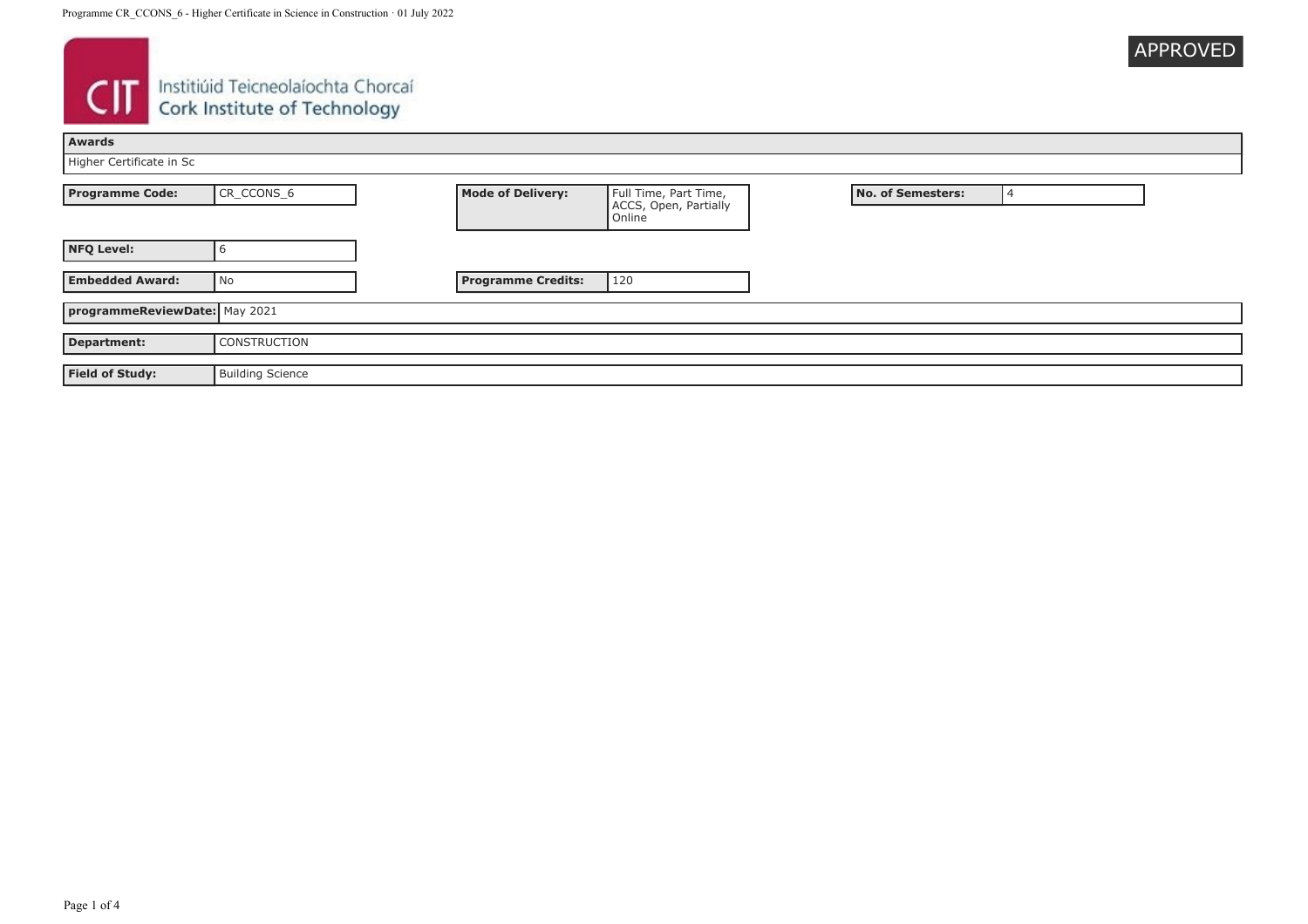## Programme Outcomes

Upon successful completion of this programme the graduate will be able to demonstrate... :

|                      | PO1 Knowledge - Breadth                                                                                                                                                                                                                                                                              |
|----------------------|------------------------------------------------------------------------------------------------------------------------------------------------------------------------------------------------------------------------------------------------------------------------------------------------------|
| (a)                  | A broad knowledge and understanding of the wide and varied range of activities of their discipline, including Construction Technology, Building services, Construction Management, Construction<br>Measurement, Land Surveying, Construction Graphics, Law, Economics and Cost planning and control. |
| PO2 Knowledge - Kind |                                                                                                                                                                                                                                                                                                      |
| (a)                  | The ability to apply knowledge of Construction Technology, Building services, Construction Management, Construction Measurement, Land Surveying, Construction Graphics, Law, Economics and Cost<br>planning and control to construction problems.                                                    |
|                      | PO3 Skill - Range                                                                                                                                                                                                                                                                                    |
| (a)                  | The ability to use basic techniques, skills and computer based tools necessary for construction practice.                                                                                                                                                                                            |
|                      | PO4 Skill - Selectivity                                                                                                                                                                                                                                                                              |
| (a)                  | The ability to adapt successfully to change, provide for new construction technologies and accommodate wider professional responsibilities.                                                                                                                                                          |
|                      | PO5 Competence - Context                                                                                                                                                                                                                                                                             |
| (a)                  | The ability to comprehend, analyse and propose practical solutions to construction problems in a multi-dimensional information environment.                                                                                                                                                          |
|                      | PO6 Competence - Role                                                                                                                                                                                                                                                                                |
| (a)                  | The ability to work effectively as an individual, in teams and as part of a multi-disciplinary team and communicate with all others involved in the construction process and society at large.                                                                                                       |
|                      | PO7 Competence - Learning to Learn                                                                                                                                                                                                                                                                   |
| (a)                  | The ability to identify and address learning needs to adapt successfully to change, provide for new construction technologies and accommodate wider professional and ethical standards.                                                                                                              |
|                      | <b>PO8</b> Competence - Insight                                                                                                                                                                                                                                                                      |
| (a)                  | An understanding of the technological and environmental consequences of the construction process and product.                                                                                                                                                                                        |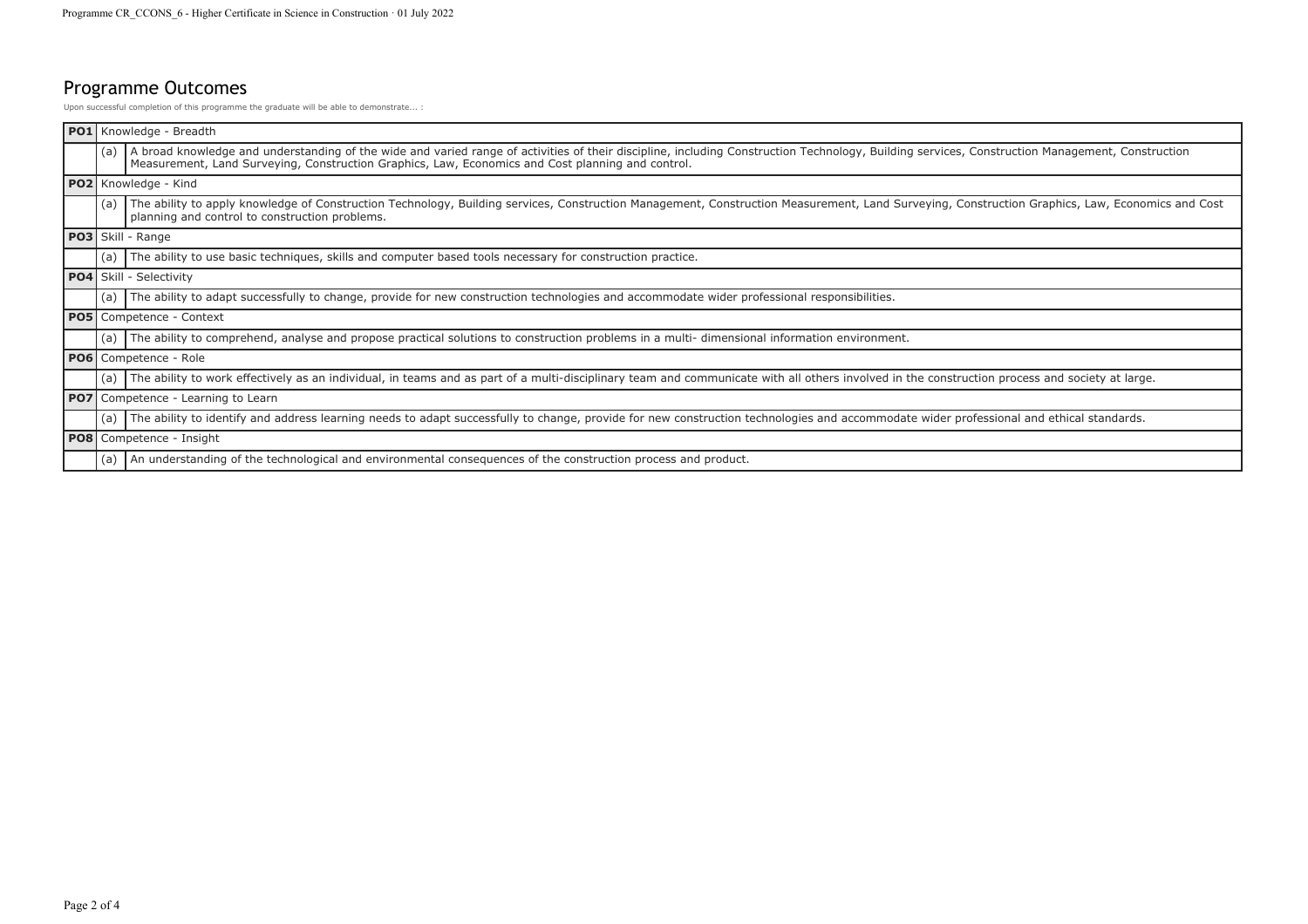### Semester Schedules

#### Stage 1 / Semester 1

| Mandatory       |                                                |  |
|-----------------|------------------------------------------------|--|
| Module<br>Code  | Module Title                                   |  |
| <b>BULD6001</b> | <b>Domestic Water Based Services</b>           |  |
|                 | <b>BULD6003</b> Intro to Construction Graphics |  |
|                 | BULD6004 Constr. Industry & Procedures         |  |
|                 | BULD6008 Principles of Constr. Techn.          |  |
|                 | CMOD6001 Creativity Innovation&Teamwork        |  |
|                 | MATH6064 Mathematics for Construction          |  |

#### Stage 1 / Semester 2

| Mandatory      |                                                |  |
|----------------|------------------------------------------------|--|
| Module<br>Code | Module Title                                   |  |
|                | <b>BULD6002</b> Domestic Building Services     |  |
|                | <b>BULD6005</b> Elemental Construction Techn.  |  |
|                | <b>BULD6006</b> Organisation & Management      |  |
|                | <b>BULD6007</b> Measurement & Tendering        |  |
|                | <b>BULD6011</b> Constr. Materials & Structures |  |
| Elective       |                                                |  |
| Module<br>Code | Module Title                                   |  |
|                | <b>BULD6012</b> Construction Graphics          |  |
|                | LANG6007 German 1.1 (Beginners)                |  |
|                | FREE6001   Free Choice Module                  |  |